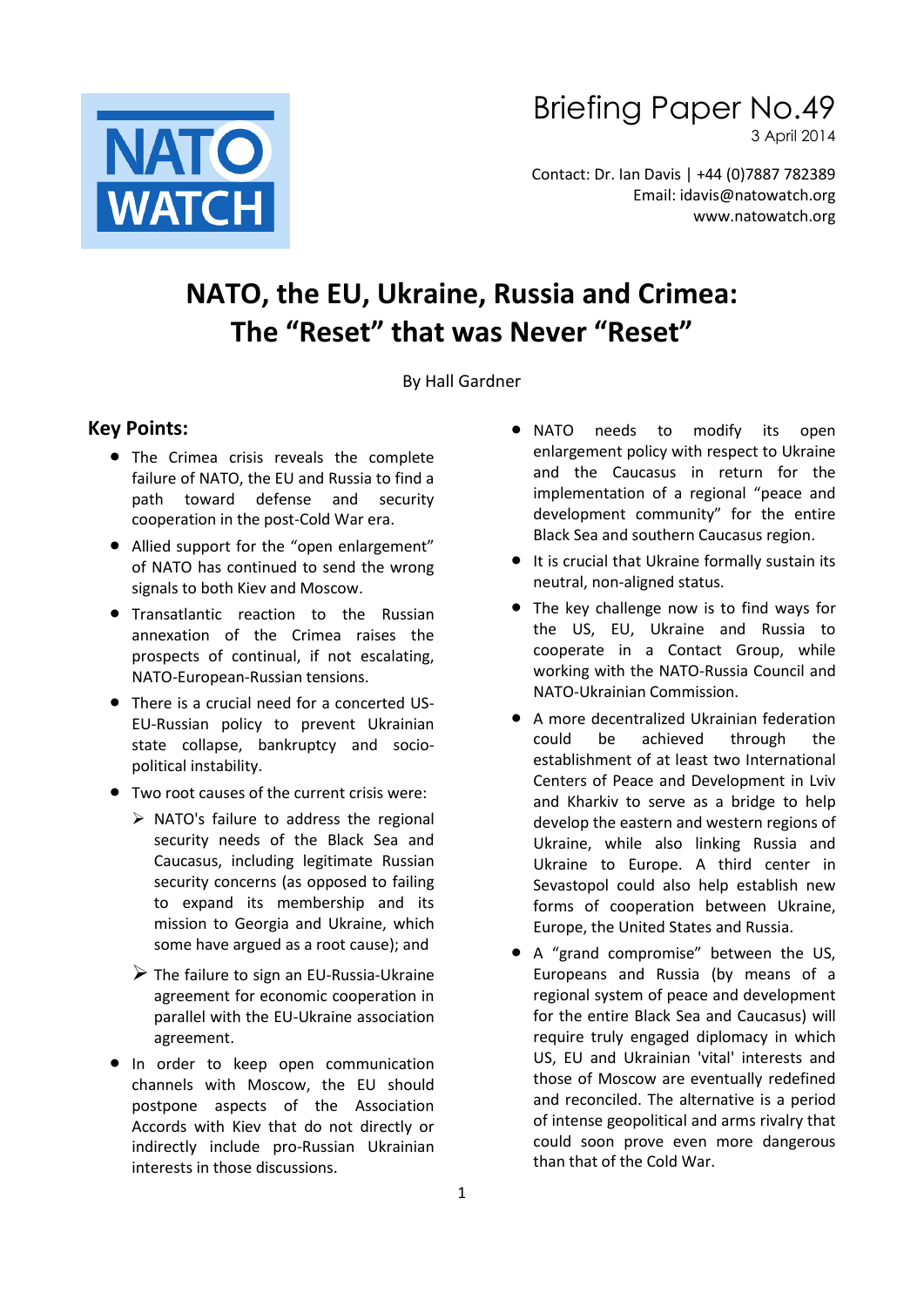#### **Introduction**

The furtive Russian military intervention into the Crimea today is a direct reaction to the uncoordinated "triple expansion"<sup>1</sup> of NATO, the European Union plus American/European defense and political economic interests and military infrastructure into the so-called Russian 'near abroad'. This uncoordinated triple expansion has been countered by Russian efforts to check both NATO and EU enlargement, at the same time that Moscow has been seeking to build step-by-step a new Eurasian geostrategic and political economic alliance in the aftermath of Soviet collapse. This rebuilding of Russia has involved the formation of the Collective Security Treaty Organization (CSTO), the Eurasian Customs Union (ECU), and Shanghai Cooperation Organization (SCO) (leading to closer Russian-Chinese security and defense cooperation since 2005).

President Putin's actions in the Crimea have revealed the complete failure of NATO, the EU and Russia to find a path toward defense and security cooperation in the post-Cold War era, given Russian opposition to NATO enlargement as the primary means to achieve a new post-Cold War system of Euro-Atlantic security, and the US-European refusal or inability to develop alternative Euro-Atlantic security options that could have been more inclusive of Moscow's interests. Specifically, the US and Europeans had failed to find ways to bring the new Russian Federation under Boris Yeltsin into a new Euro-Atlantic security relationship prior to NATO's decision to engage in an "open ended" enlargement— which was warned against by Cold Warrior Paul Nitze in Congressional testimony.<sup>2</sup> In

1

particular, US and NATO refusal to incorporate Russian concerns during NATO's "exceptional" intervention against Russia's ally Serbia in the war "over" Kosovo in 1999 helped lead to the Russian backlash against NATO under Vladimir Putin. Although President Barack Obama and US Vice President, Joe Biden, attempted to achieve a "reset" of US-Russian relations in the aftermath of the 2008 Georgia-Russia war, the fact of the matter is that the "re-set" was never "re-set"—in that Allied support for the "open enlargement" of NATO has continued to send the wrong signals to both Kiev and Moscow.

In effect, Moscow's rapid preemptive intervention in Crimea was intended to prevent the new EuroMaidan government in Kiev from evicting the Russian Black Sea fleet from Sevastopol, while concurrently hoping to check closer Ukrainian ties with the European Union plus eventual Ukrainian membership in NATO. Nearly all members of the new Ukrainian government, most prominently the new Prime Minister Arseniy Yatsenyuk, had been on the record as wanting to re-negotiate, if not scrap, the Kharkiv Accords that were implemented by Presidents Vladimir Putin and Viktor Yanokovich in April 2010.<sup>3</sup> The latter accord had agreed to extend the Ukrainian lease of the Russian Black Sea Feet until at least 2042.

For his part, after the Russian takeover of Crimea, President Obama has stated that neither the US nor NATO wants to engage in conflict with Russia, and that the world has an interest "in a strong and responsible Russia, not a weak one." While arguing that Moscow needs to thoroughly engage itself in diplomacy in order to avoid deeper isolation, Obama has likewise urged NATO allies to boost their defense expenditure. $4$  In short, American and European reaction to the Russian annexation of the Crimea raises the prospects of

<sup>1</sup> On the "triple expansion" see Hall Gardner, *NATO Expansion and US Strategy in Asia* (New York: Palgrave, 2013)

<sup>&</sup>lt;sup>2</sup> In a letter to Senator Moynihan, Paul Nitze forewarned: "NATO expansion distracts both us and the Russians from (the goal of lending political and economic support to the development of a democratic, market-oriented society in Russia.) Indeed, the open-ended expansion being proposed for the alliance points toward increasing friction with post-Communist Russia for years to come. Driving Russia into a corner plays into the arguments of those most hostile to forging a productive relationship with

the US and its allies. It is not a sound basis for future stability in Europe, particularly when no current or projected threats warrant extending that alliance." Congressional Record, vol. 144 Pt 5 (April 21-30, 1998), p. 6785. For Paul Nitze's arguments, see Hall Gardner, *Dangerous Crossroads* (Westport, CT: Praeger, 1997).

<sup>&</sup>lt;sup>3</sup> [Interview of Nicolai Petro](http://www.carnegiecouncil.org/studio/multimedia/20140304/index.html)

**<sup>4</sup> "**[Obama cites 'moment of testing,' urges Europeans](http://www.washingtonpost.com/world/europe/obama-urges-europeans-to-bolster-nato-to-help-deter-an-expansionist-russia/2014/03/26/9353797c-b4f7-11e3-8cb6-284052554d74_story.html?wpisrc=al_comboPN_p)  [to bolster NATO"](http://www.washingtonpost.com/world/europe/obama-urges-europeans-to-bolster-nato-to-help-deter-an-expansionist-russia/2014/03/26/9353797c-b4f7-11e3-8cb6-284052554d74_story.html?wpisrc=al_comboPN_p)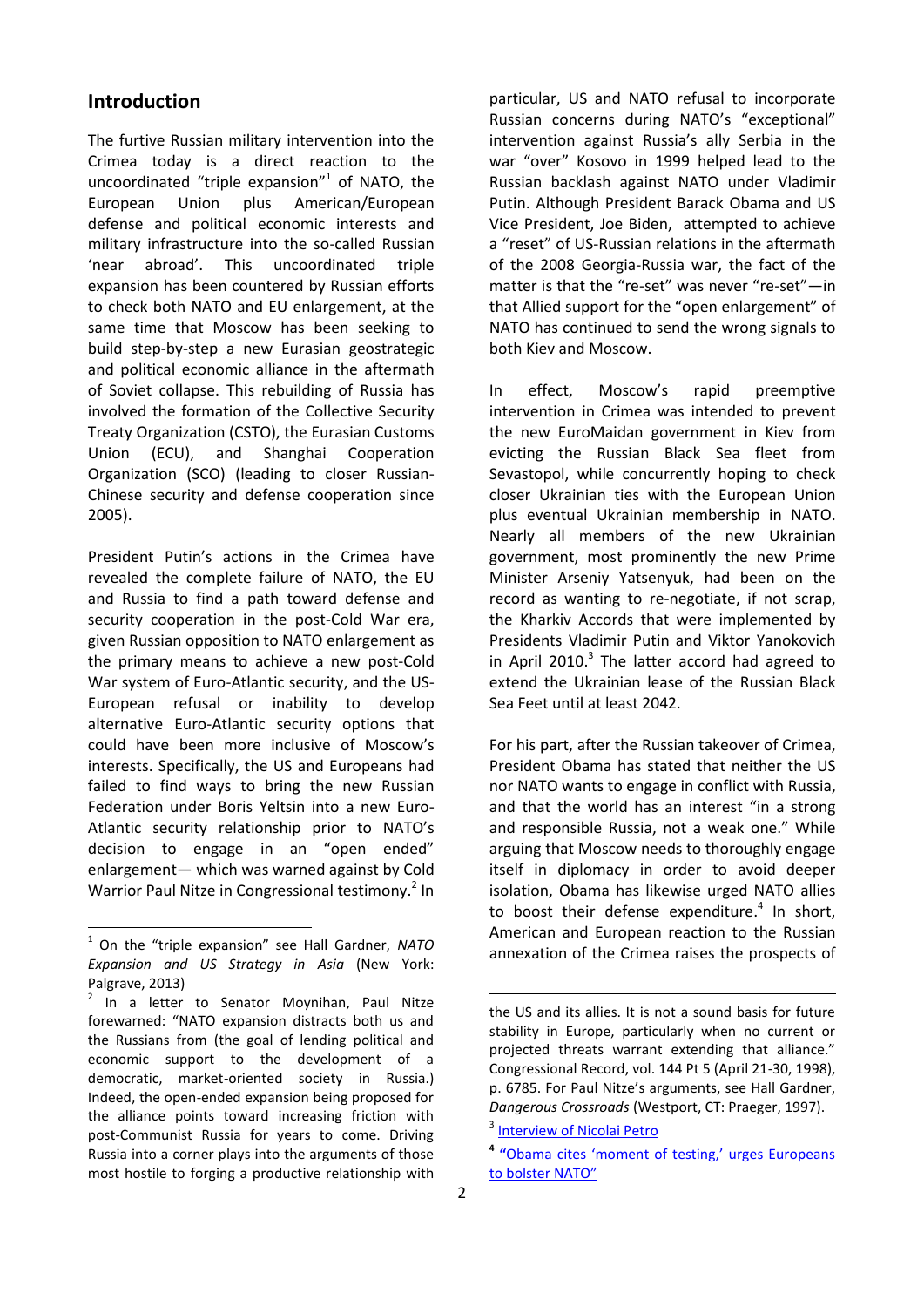continual, if not escalating, NATO-European-Russian tensions. There is consequently a real danger that a highly instable Ukraine could result in a much wider regional conflict at a time when there are already signs of a burgeoning NATO-Russia arms race, involving intermediate range missiles as well as tactical and strategic nuclear weapons.<sup>5</sup>

In one sign that tensions could escalate, in late March 2014, American intelligence reported that Russian forces could soon attempt to establish a land link to Crimea through the ostensibly pro-Russian regions of eastern Ukraine.<sup>6</sup> These threats to Ukraine have taken place at the same time as the Russian military opted to engage in massive nuclear war drills, said to have been planned months before.<sup>7</sup> Yet these reports also came at the same time that Presidents Putin and Obama had just begun to discuss "ways in which the international community can stabilize the situation" in Putin's words. <sup>8</sup>

It is clear that President Putin is using powerbased strategic leveraging as a means to legitimize the annexation of Crimea, with a tacit threat to assert Russian interests in the Transnistria, if not in eastern Ukraine itself—if these issues cannot soon be resolved diplomatically. It appears clear that Moscow seeks to assert Russian hegemony over Ukraine (in part by seeking to "federalize" the country) by using "diplomacy by other means" in Clausewitz's terms. In response, President Obama has demanded that Russian troops presently deployed on the frontier with eastern Ukraine be pulled back; yet Moscow has not yet agreed, and has thus far raised concerns about socio-political instability, violence and the rise of anti-Russian and extreme rightwing movements.<sup>9</sup>

Nevertheless, even in a major crisis involving "diplomacy by other means," there can sometimes arise an opportunity to negotiate appropriate policies to deal with that crisis. There is a crucial need for the implementation of a concerted US-European-Russian policy that would be intended to prevent Ukrainian state collapse, bankruptcy and socio-political instability from degenerating into a wider socio-political conflict. Such efforts must be taken to achieve reconciliation at the national level within Ukraine itself and at the international level so that a neutral (and non-nuclear) Ukraine could truly serve as a bridge between the US, Europe and Russia, much as elder statesmen Mikhail Gorbachev $^{10}$  and Henry Kissinger, $^{11}$  among others, have proposed. Evidently such an approach can take place only if all sides realize that compromise over presumed "vital" issues is in their mutual interests.

 *5* Ian Davis, "[Tit-for-tat escalation in the Crimea crisis:](http://www.natowatch.org/sites/default/files/briefing_paper_no.46_the_ukraine_crisis.pdf)  [where will it end?](http://www.natowatch.org/sites/default/files/briefing_paper_no.46_the_ukraine_crisis.pdf)" *NATO Watch* No 46 (19 March 2014); NATO Watch News Brief: "[Arms Control](https://dub121.mail.live.com/default.aspx?id=64855#tid=cmbUGoEBi04xGYwgAiZMIK7A2&fid=flinbox)  [Advocates Lose Hope on European Tactical Nukes](https://dub121.mail.live.com/default.aspx?id=64855#tid=cmbUGoEBi04xGYwgAiZMIK7A2&fid=flinbox)"

 $6$  It has been anticipated that Russian forces could move toward three Ukrainian cities: Kharkiv, Luhansk and Donetsk in order to establish land access into Crimea. Russian forces are currently positioned in and around Rostov, Kursk, and Belgorod. Barbara Starr, **"**[U.S. intel assessment: greater likelihood Russia will](http://security.blogs.cnn.com/2014/03/26/u-s-intel-assessement-greater-likelihood-russia-will-enter-eastern-ukraine/)  [enter eastern Ukraine](http://security.blogs.cnn.com/2014/03/26/u-s-intel-assessement-greater-likelihood-russia-will-enter-eastern-ukraine/)" CNN (March 26, 2014)

*<sup>7</sup> "*[Russia Launches Nuclear-War Drill, Saying It Was](http://www.nti.org/gsn/article/russia-nuclear-force-drill-saying-long-scheduled/?mgs1=b102fhYG7A)  [Long Scheduled](http://www.nti.org/gsn/article/russia-nuclear-force-drill-saying-long-scheduled/?mgs1=b102fhYG7A)" NTI (March 28, 2014).

<sup>&</sup>lt;sup>8</sup> President Putin [stressed](http://eng.kremlin.ru/news/6936;%20http:/www.washingtonpost.com/politics/putin-calls-obama-to-discuss-diplomatic-resolution-to-ukraine-crisis-white-house-says/2014/03/28/9b896ce8-b6bc-11e3-b84e-897d3d12b816_story.html?wpisrc=al_comboPEN_p) that Russia stands for the fair and comprehensive settlement of the Transnistria conflict and hopes for effective work in the existing 5+2 negotiation format, but he also warned against the "continued rampage of extremists who are committing acts of intimidation towards peaceful residents, government authorities and law enforcement agencies in various regions and in Kiev with impunity." Putin is referring in part to right-wing paramilitaries who in late March threatened to storm the parliament if the interim Interior Minister was not fired after one of their members was allegedly murdered by Ukrainian authorities.

<sup>&</sup>lt;sup>9</sup> Groups like Svoboda and Right Sector, who consider themselves "national democratic" and not pro-Western, see themselves as playing a fundamental role in helping overthrow Yanukovych, and in preventing Russia from "subjugating" the country, while more moderate members of the interim government believe they must "co-opt" such militant parties. Critics argue these parties hold more power behind the scenes than their numbers reveal. Moscow argues that they helped stage the ouster of former President Yanukovich.

<sup>10</sup> See *Reuters* [article,](http://www.reuters.com/article/2014/01/23/russia-ukraine-gorbachev-idUSL5N0KX1YP20140123) 23 January 2014.

Henry Kissinger, "[How the Ukraine crisis ends](http://www.washingtonpost.com/opinions/henry-kissinger-to-settle-the-ukraine-crisis-start-at-the-end/2014/03/05/46dad868-a496-11e3-8466-d34c451760b9_story.html)" *Washington Post* (March 5, 2014) **S**ee also, Des Browne, Wolfgang Ischinger[, Igor S. Ivanov,](http://www.nti.org/about/leadership-staff/igor-ivanov/) [Sam Nunn,](http://www.nti.org/about/leadership-staff/sam-nunn/) Adam Daniel Rotfeld, "[Ukraine Must Not Become a](http://www.nti.org/analysis/opinions/ukraine-must-not-become-new-berlin-wall/?mgs1=06cafhLLec)  [New Berlin Wal](http://www.nti.org/analysis/opinions/ukraine-must-not-become-new-berlin-wall/?mgs1=06cafhLLec)l" (March 13, 2014)**.**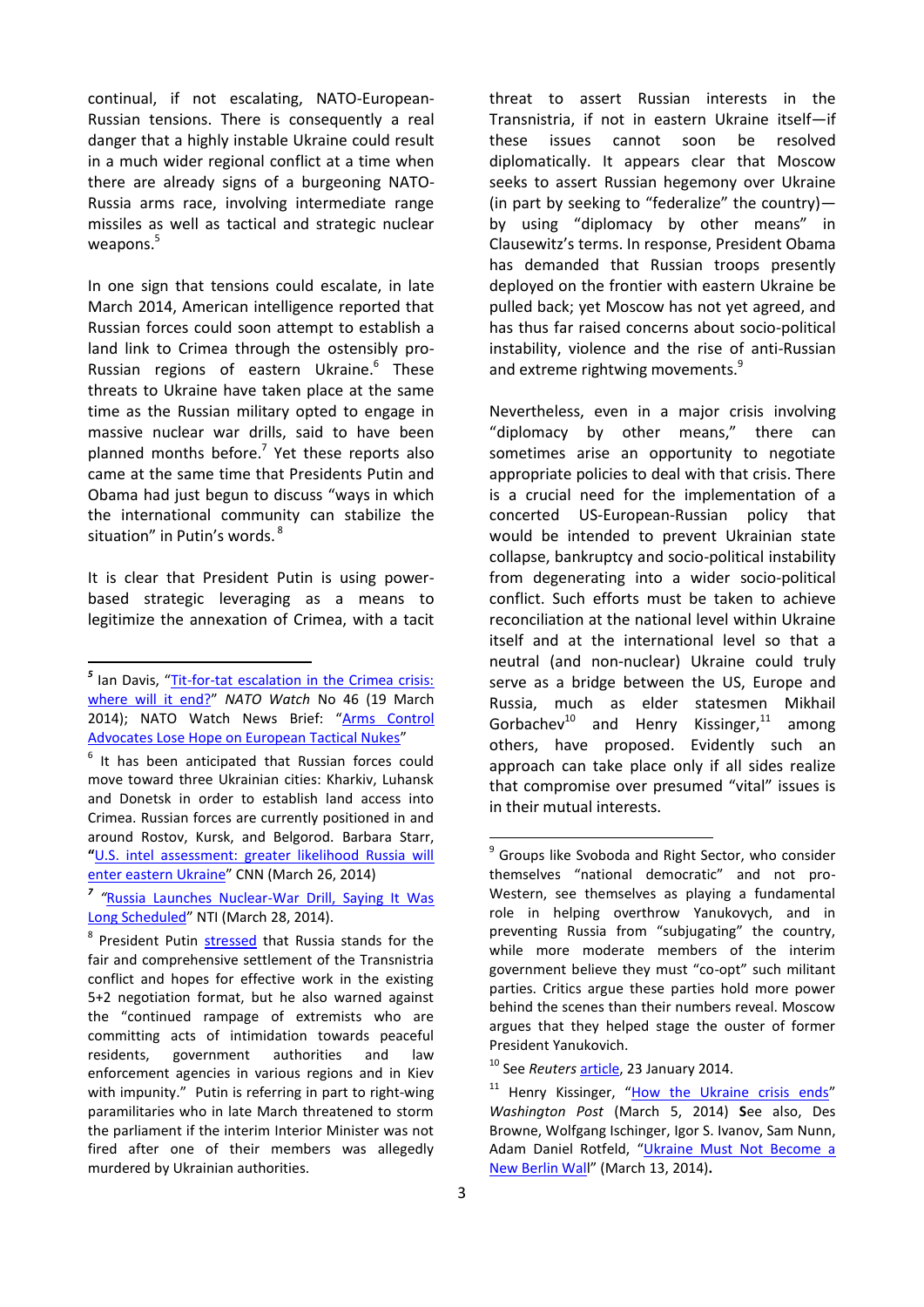#### **Secession and Annexation of Crimea**

The collapse of the kleptocratic regime of Ukrainian President Viktor Yanukovich in November-February 2014 $^{12}$  has been followed by Russia's furtive intervention in the Crimea in early March, leading to a popular referendum to rejoin Russia.<sup>13</sup> The results of the referendum with its two question options appeared to be predetermined, but the results cannot be entirely attributed to the pressures and propaganda of President Putin and Russian pan-nationalism (which included giving out Russian passports as a means to buy votes), but were also in response to perceived anti-Russian anti-Orthodox policies of the EuroMaidan movement.<sup>14</sup>

Moscow's reassurances that it will help protect Ukrainian and Tartar minorities in the Crimea should, at least to a certain extent, help to reassure Turkey, among other Muslim societies in the region as well, that Russia will not engage in discrimination against non-Russian minorities.<sup>15</sup> At the same time, however, the Tatars, many of whom had returned from Russia since 1991 to the Ukrainian-controlled Crimea, voted March 29, 2014 for autonomy, raising the prospects of possible conflict with Russia if compromise (perhaps requiring international observers) cannot soon be reached.<sup>16</sup>

The other factor that must be taken into account is the geo-economic, historical and cultural importance of Crimea for Russia. Russian Foreign Minister Sergey Lavrov has argued that Crimea

**.** 

represents a region as important to Russia as the Falklands/Malvinas for the UK, and is thus worth fighting for. But an even better analogy is the geo-economic importance of Panama and the Panama Canal for the United States (but without quite the same weight of historical and cultural heritage), which resulted in US interventions in 1903 and 1989.<sup>17</sup> Yet of even more direct concern from Moscow's perspective has been NATO's "exceptional" intervention in Kosovo in 1999, which President Putin mentioned in his 18 March 2014 speech and in which he announced the annexation of Crimea.

While Washington denounced Russian actions in support of the independence of South Ossetia and Abkahzia in 2008, and now the annexation of Crimea in 2014, as "illegal," Moscow has continued to denounce NATO's "exceptional" war "over" Kosovo in 1999 against its Serbian ally as "illegal" as NATO's intervention was not backed by the UN Security Council as required by the North Atlantic Treaty itself for "out of area" operations.

Moscow subsequently denounced US support for Kosova's declaration of independence from Serbia in 2008, which is also not recognized by states such as Spain. In a tit for tat response to US recognition of Kosova, Moscow then backed the independence of Abkhazia and South Ossetia just after the August 2008 Georgia-Russia war. Now, in March 2014, Moscow has gone so far as to annex the Crimea in putting an end to Kiev's controls over the peninsula and by safeguarding the Russian Black Sea fleet from possible eviction by the new government in Kiev.

Sustaining control over the Russian Black Sea fleet in Sevastopol (which now possesses a

<sup>&</sup>lt;sup>12</sup> On February 21, 2014, EU representatives brokered [a deal](http://www.auswaertiges-amt.de/cae/servlet/contentblob/671350/publicationFile/190051/140221-UKR_Erklaerung.pdf) with Yanukovich—in which Ukraine would have held presidential elections in December (with Yanukovych still remaining as Ukrainian president) and form a national unity government that would revert to the 2004 constitution that would have removed some of the president's powers. The deal was signed by EU Representatives, Radoslaw Sikorski Frank-Walter Steinmeier Laurent Fabius, but it was not signed by the Russian representative, Vladimir Lukin.

<sup>13</sup> See *New York Times* [article,](http://www.nytimes.com/2014/03/18/world/europe/us-imposes-new-sanctions-on-russian-officials.html?emc=edit_th_20140318&nl=todaysheadlines&nlid=32636370&_r=0) 18 March 2014.

<sup>14</sup> Nicolai Petro, [Save Ukraine!](http://www.themoscowtimes.com/opinion/article/save-ukraine/496444.html) *Moscow Times* (March 18 2014). See also, Mikhail Gorbachev [article.](http://www.themoscowtimes.com/news/article/gorbachev-says-outcome-of-crimea-referendum-corrected-historical-mistake/496386.html)

<sup>&</sup>lt;sup>15</sup> Semih Idiz, "Turkey faces 'geography's revenge' in [Crimea](http://www.al-monitor.com/pulse/originals/2014/03/turkey-crimea-policy-russia-strategy-tatars-geography-rights.html?utm_source=Al-Monitor+Newsletter+%5bEnglish%5d&utm_campaign=5082370a03-January_9_20141_8_2014&utm_medium=email&utm_term=0_28264b27a0-5082370)" *Al-Monitor* (March 21, 2014).

<sup>16</sup> See *Reuters* [article,](http://www.reuters.com/article/2014/03/29/us-ukraine-crisis-crimea-tatars-idUSBREA2S09320140329) 29 March 2014.

 $17$  In 1903, the US fomented a revolution in Panama and split it from Colombia—after Bogatá had refused a significant US aid package—and then built the Panama canal. The Canal Zone was controlled by the US from 1903 to 1979. The canal itself was then put under joint US–Panamanian control from 1979 to 1999 after the 1979 Torrijos–Carter Treaties promised to return the Canal to Panama by 1 January 2000. In December 1989, George Bush, Sr. intervened militarily ostensibly to protect the Americans living there, but the real goal was to safeguard the Canal in the long term—prior to its transfer to Panama.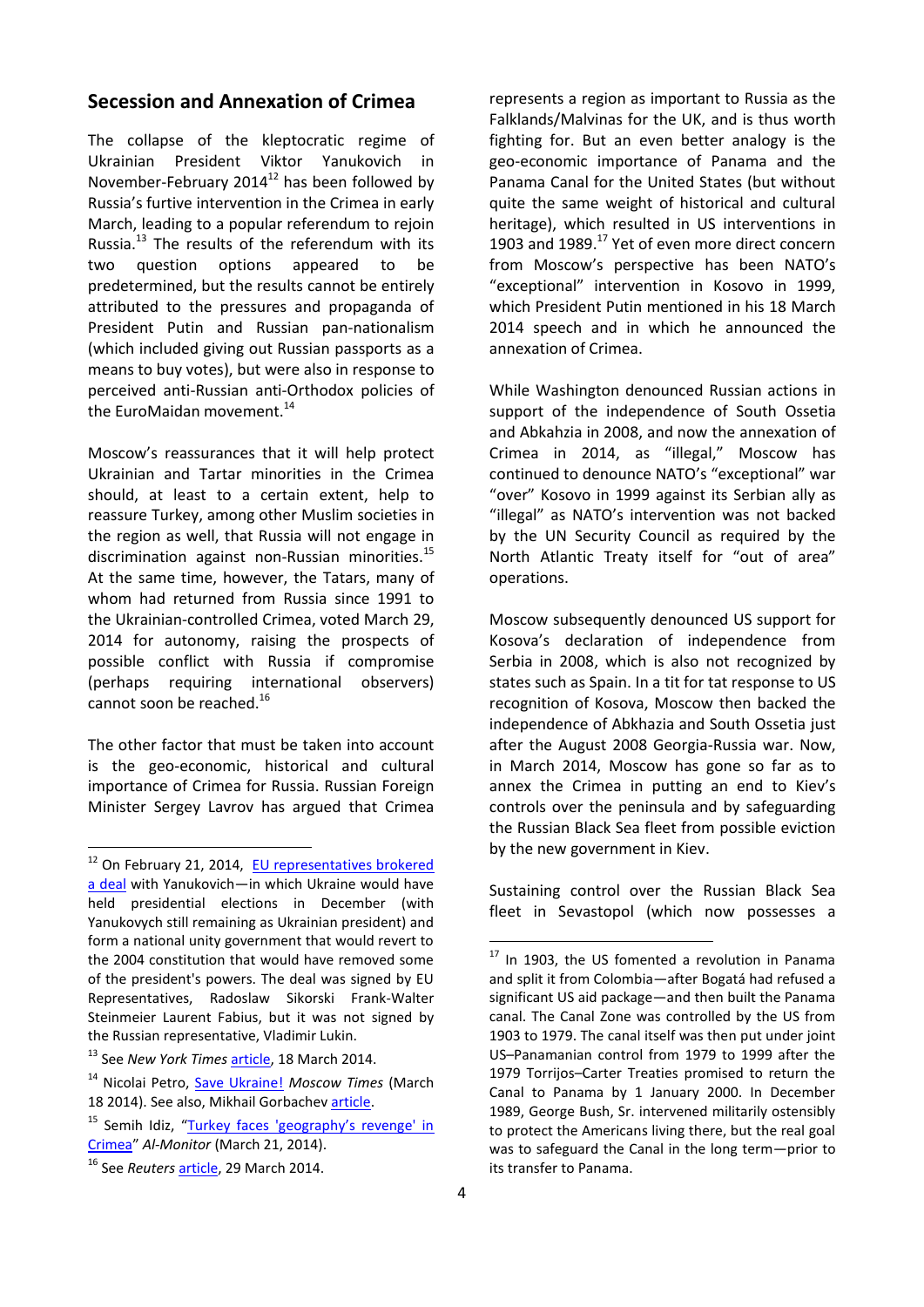special jurisdiction) represents an effort to protect Russian security concerns in the Sea of Azov and Novorossiysk, as well as in the southern Caucasus. After Soviet collapse, Moscow has sought to control the Transnistria river outlet to the Black Sea, and later, the Abkhazian coastline in order to put Moscow in position to control the north of the Black Sea and the southern Caucasus. In the effort to forge a Russian version of the Monroe Doctrine, these actions, at least in part, have represented an effort to check the possibility of further NATO enlargement from the Balkans into the Black Sea and Caucasus regions ever since the 2004 "big bang" of NATO enlargement under George Bush, Jr.

Russian actions have furthermore raised the question as to whether Russia might seek to annex the latter regions in addition to the Crimea—and whether Moscow will continue to support pro-Russian movements in eastern Ukraine or even in other countries that once formed the ex-Soviet empire.<sup>18</sup> President Obama has demanded that Russian troops presently deployed on the frontier with eastern Ukraine be pulled back, while Moscow has raised concerns about socio-political instability, violence and the rise of anti-Russian and extreme right movements. Is Moscow using power-based bargaining in order to obtain legitimacy just for its annexation of the Crimea? Or will it opt for further expansion in support of pan-Russian movements in eastern Ukraine, or elsewhere?

## **NATO Expansion and the Roots of the Crisis**

In many ways, NATO-Russian rivalry over Ukraine had already begun to draw and quarter the country prior to Russian annexation of Crimea. It was in 2008 that Moscow began to threaten a number of possible preemptive actions in response to the proposed enlargement of NATO's integrated military command into the Black Sea and Caucasus region. These threats were coupled with the deployment of US Missile Defense systems or radar systems in Poland, the Czech Republic and Turkey. In effect, NATO's offer for Ukraine and Georgia to join NATO at the April

<sup>18</sup> See Marcel van Herpin, *Putin's Wars* (Lanham, MD: Rowland and Littlefield, 2014)

**.** 

2008 Bucharest summit began to upset NATO-Russian relations, as it was at that summit that Putin had rhetorically threatened the territorial integrity of Ukraine.

At the April 2008 Bucharest NATO summit, President Putin challenged Ukraine's territorial integrity rhetorically, suggesting that Ukraine was "an artificial creation" and that the "the Crimea was simply given to Ukraine by a decision of the Politburo of the Soviet Communist Party Central Committee." Putin furthermore claimed "that 90 percent of inhabitants of the Crimea are Russian, 17 out of 45 million Ukrainian citizens are Russian, and that Ukraine gained enormous amounts of its territory from the east and south at the expense of Russia." Putin then added, "if we add in the NATO question and other problems, the very existence of the State could find itself under threat."

Then, during his August 9 Vladikavkahz speech, just after the outbreak of the Georgia-Russia war in which Moscow recognized South Ossetia and Abkhazia, President Putin questioned the borders and the worthiness of political leadership in neighboring countries. According to NATO Ambassador Kurt Volker (as reported by Wikileaks):

*These Russian challenges to the territorial integrity of neighboring states are inconsistent with the NATO-Russia Founding Act, the Rome Declaration (which established the NATO-Russia Council), and take on profound new meaning in light of Russian military actions in Georgia. NATO needs to be mindful of the connective tissue between events in Georgia, Putin's threatening language on the territorial integrity of its neighbors, and Ukraine's (and Georgia's) MAP aspirations. For many Allies, the Georgia-Russia conflict provides new impetus to moving Ukraine into MAP and toward NATO membership, provided Ukraine continues to request it. Conversely, if the Kremlin achieves all of its objectives in Georgia with few consequences and its international reputation intact - as Germany and others would have it - this may only embolden Russia to increase its bullying behavior towards Ukraine and others in the neighborhood*."<sup>19</sup>

<sup>&</sup>lt;sup>19</sup> Kurt Volker, cited in **Cable 08USNATO290**, UKRAINE, MAP, AND THE GEORGIA-RUSSIA CONFLICT.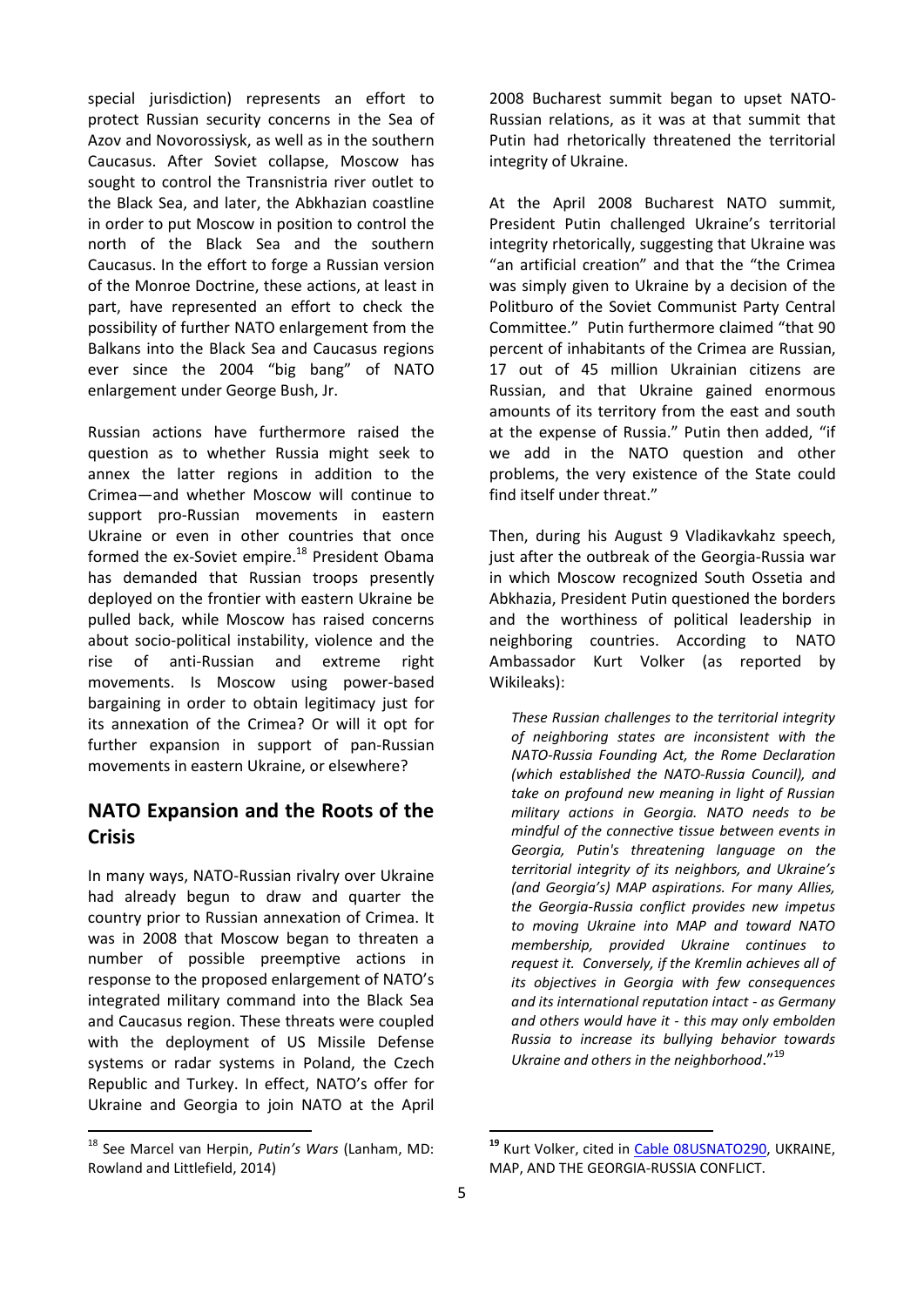The NATO allies were accordingly divided over whether NATO's offer of potential membership encouraged Russian aggression in Georgia (the German position) or whether the lack of full support for a MAP appeared to give Russia a green light to intervene (the American, Canadian and position of eastern European states).

The problem is that the *NATO or Nothing!!!* position expressed by then US NATO Ambassador Volker overlooks other viable alternatives than doing nothing, *in that NATO enlargement to Ukraine and Georgia has never really been in the cards, except in rhetoric*:

- 1) NATO membership alone for Georgia could not have solved the range of regional security problems in the Caucasus;
- 2) Russia would have continued to play a spoiler in the region even if Georgia possessed a MAP;
- 3) given the range of territorial, financial and socio-political disputes between Ukraine and Russia it was not really plausible for NATO to even consider protecting such a large territory as Ukraine with Article V security guarantees in the first place; and
- 4) NATO expansion to Ukraine and Georgia risks overextension of NATO capabilities and its ability to protect its core members.

The key point raised here is that it was not NATO's failure to take action by expanding its membership and its mission, *but the failure to take the correct and appropriate action with respect to the regional security needs of the Black Sea and Caucasus by taking into account legitimate Russian security concerns*. Rather than pushing for full NATO membership of Ukraine and Georgia, a more reasonable US-NATO response to the 2008 Georgia-Russia war should have been for the US and NATO to support the more realistic proposal of NATO-member Turkey for a "Caucasus Stability and Cooperation Platform."<sup>20</sup> While supported by Paris, and

1

apparently by Moscow, Ankara's proposal was not given backing by Washington, in part because it did not appear, at least on the surface, to give NATO a major role. Not finding ways to build upon the Turkish proposal that would have likewise involved Ukraine as well as Russia in Black Sea/ Caucasus security, represented a major geostrategic error on the part of the US and NATO.

## **The EU Enlargement and Russian Reaction**

On November 6, 2008, after the August Georgia-Russia war, then Russian President Dmitri Medvedev greeted President-elect Barack Obama with warnings that Moscow would deploy nuclear-capable Iskander ("Alexander the Great") missiles and radar jamming systems in Kaliningrad, among other options. Just as they had at the time of Soviet break-up in the early 1990s, Russian pan-nationalists threatened to support Crimean secession from Ukraine, and the independence of other pro-Russian regions of Ukraine, should the government in Kiev decide to repulse Russian naval bases from the Crimea and/or enter NATO. Concurrently, Moscow began to oppose EU efforts to expand its politicaleconomic interests into former Soviet bloc states through the 2009 EU Eastern Partnership as a means to limit Russian influence over these countries.

One of the major reasons for the current Ukrainian crisis is the fact that Moscow has feared that a closer Association Agreement between the EU and Ukraine will prove to be trade diverting, not trade creating, from the Russian perspective. Moscow has also feared that EU goods could enter Ukraine, free of import duties, and then be re-exported to Russia, thus competing with Russian domestic goods. European and American transnational companies could also edge out Ukrainian firms linked to Russia, particularly in military-industrial and high tech areas, generally located in eastern Ukraine.

<sup>&</sup>lt;sup>20</sup> See NATO Watch **Briefing Paper No.15**. For a proposal to place the "Caucasus Stability and Cooperation Platform" in discussion of the European Security Treaty, see Eleni Fotiou, "Caucasus Stability and Cooperation Platform: What is at Stake for Regional Cooperation?" *International Centre for Black* 

*Sea Studies* (ICBSS) ICBSS POLICY BRIEF no. 16 (June 2009).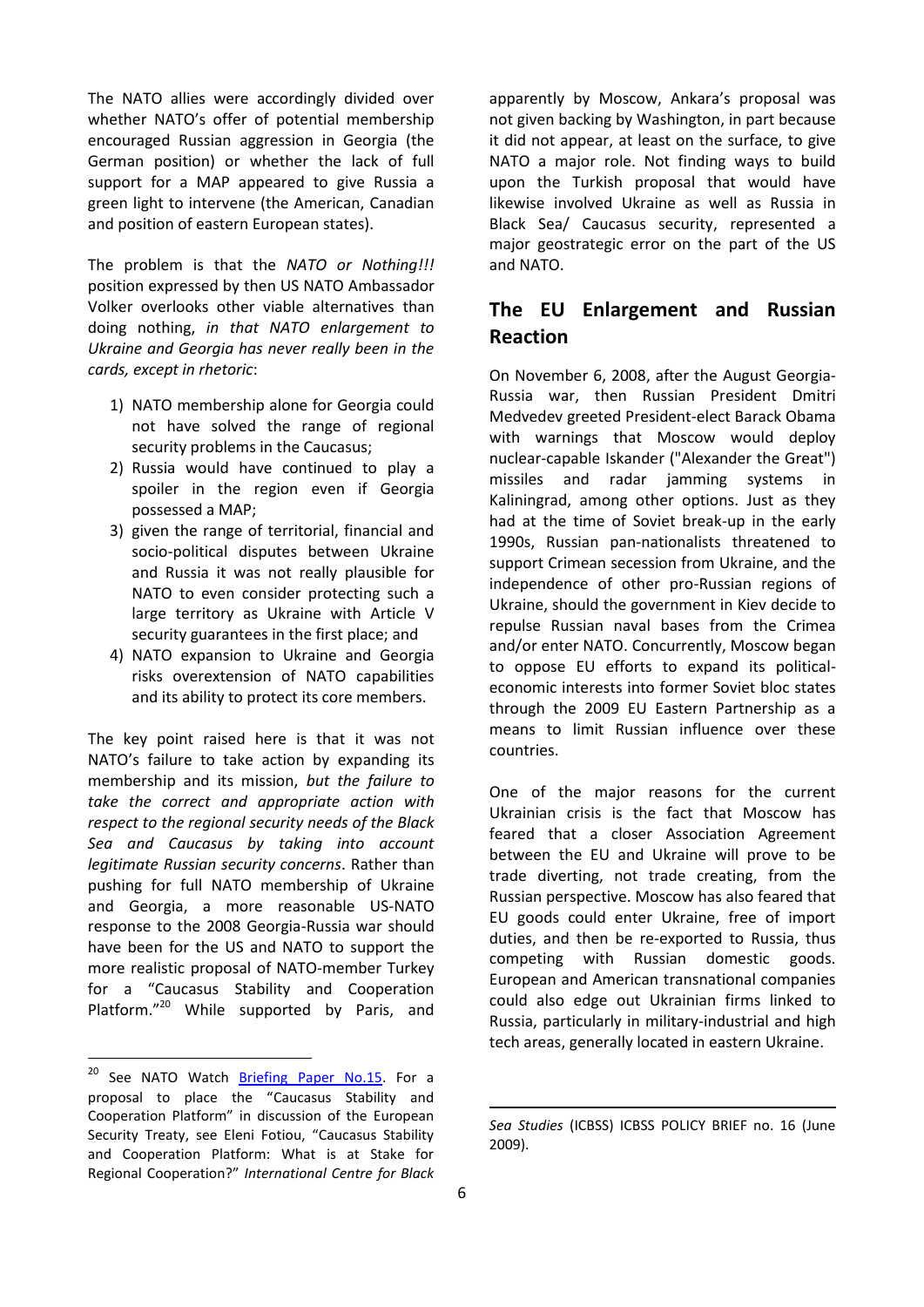Rightfully or wrongfully, Moscow has thus tended to see the 2009 EU Eastern Partnership that has been aimed at bringing six eastern European neighbours—Armenia, Azerbaijan, Belarus, Georgia, Republic of Moldova and Ukraine—into new Association Accords as a way for the new Europe to draw Ukraine and other former Soviet states away from Russian spheres of influence and security, thus twisting the political-economic allegiance of Ukraine and other former Soviet republics toward Europe. This appears to be a flashback to the past when it was feared by Moscow that the 1948 US Marshall Plan would draw eastern European states away from Soviet influence, particularly if Moscow itself was not included.

On the one hand, the EU has not yet determined the boundaries of its own membership or even defined what it means by "Europe." At the same, despite its own severe financial crisis, the EU has continued to expand its political economic ties to former Soviet bloc states. For its part, the Russian Federation has somewhat similarly been readjusting to its post-Soviet status in seeking to form a new Eurasian Customs Union. The latter is to include Russia, Belarus and Kazakhstan, yet Moscow has also been attempting to press Armenia, Moldova, Kyrgyzstan and Tajikistan—as well as Ukraine—into joining.

By 2008-10, promises of NATO membership for Ukraine and Georgia, combined with Ukrainian demands to evict the Russian Black Sea fleet from Sevastopol (which was in part driven by the desire to use the space rented by the Black Sea fleet for new commercial and development opportunities) led to a Russian backlash. In early 2009, in an effort to force a bankrupt Ukraine to repay its significant debts, Gazprom once again (since 2006) decided to cut off all supplies to Ukraine, angering European recipients of Russian gas and raising calls for NATO to become involved in energy security issues. This occurred at a time when roughly 90 percent of Russian gas went to Europe through Ukraine.

Ukrainian President Yushchenko's perceived pro-Western anti-Russian policies led Moscow to engage in what can be called a reverse form of "democracy engineering" in which Moscow overtly supported the ostensibly pro-Russian candidate Viktor Yanukovych in the April 2010 elections. Almost immediately after Yanukovych became president, Russia and Ukraine reached an accord in which Kiev agreed to extend the lease of Sevastopol to Russia's Black Sea fleet beyond the 2017 expiration date, by another 25 years until 2042, with a further five-year extension option to 2047. Russia then provided Kiev with a 30% discount on its gas bill.

Although the deal with Putin was passed by the Ukrainian parliament and Russian Duma, a number of Ukrainian parliamentarians threw eggs and tomatoes and set off smoke bombs in the Rada (Ukrainian parliament). Former Ukrainian President Viktor Yushchenko accused President Yanukovych of betraying Ukraine to Russia. In effect, the deal represented a trade-off to sustain Ukrainian financial solvency in exchange for Russian hegemony over the country. The deal consequently generated significant protest throughout the pro-European western regions of Ukraine, but there was also criticism in the pro-Russian eastern regions, as well as in Moscow, largely over its significant costs.

Yet even though Moscow and Kiev did tighten their relationship with respect to the Russian naval base at Sevastopol, this did not mean that President Yanukovych pivoted in a totally pro-Russian direction. Yanukovych did not, for example, recognize the independence of South Ossetia and Abkhazia, in part for the fear the independence of these regions could backfire in support of the independence of the Crimea or other regions. Nor did he seek Ukrainian membership in the Russian-led CSTO as urged by Moscow. Nor would he overtly seek membership in the Commonwealth of Independent States (CIS) or in the ECU. But, against US and NATO hopes, the Ukrainian parliament declared Ukraine non-aligned in June 2010 (and thus Kiev would not seek NATO membership). This declaration of non-alignment, however, was criticized, as many Ukrainians still saw the deployment of the Russian Black Sea fleet in Sevastopol as in violation of Kiev's "non-aligned" status.<sup>21</sup>

 $21$  Critics argued that the constitution did not permit the stationing of foreign forces on sovereign Ukrainian territory; yet the April 2010 deal permitted the stationing of both Russian naval and air forces.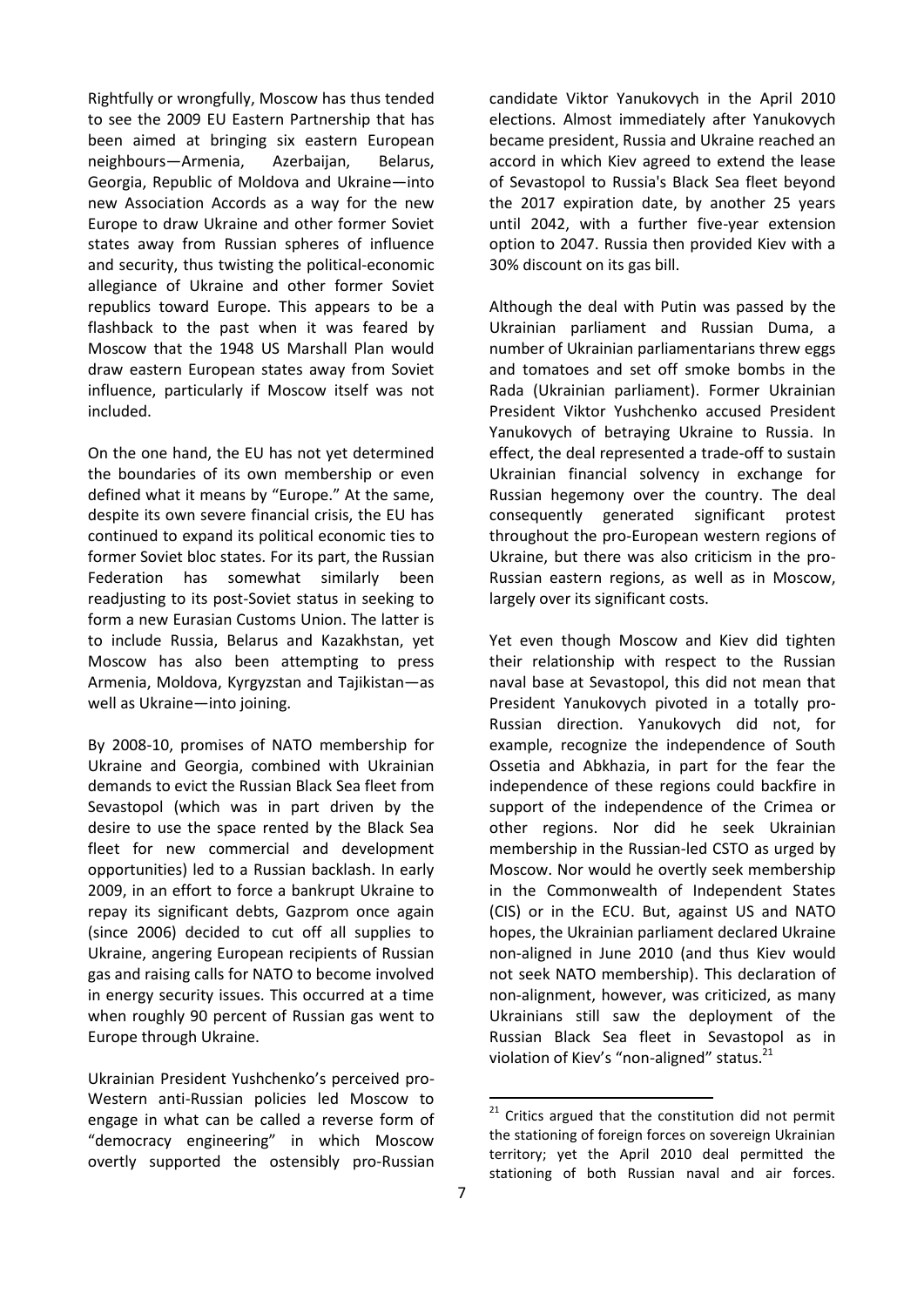## **The EU Association Accord and Ukraine**

From March 2012 until February 2014, even the ostensibly pro-Russian President Yanukovych appeared to be looking to forge an Association Accord and Deep and Comprehensive Free Trade Agreement with the EU. But here, despite Kiev's hopes to enter such an accord, it was largely the EU that had stalled closer Ukrainian ties by protesting against the "stark deterioration" of democracy and human rights. These concerns included the jailing of Yulia Timoshenko in 2011, and former Interior Minister, Yuri Lutsenko, among many others by 2012. Brussels insisted that Ukraine needed to engage in "Electoral, judiciary and constitutional reforms." In the meantime, the EU had also promised to open economic talks with Russia—promises which were not fulfilled as to be explained.

Throughout 2013, Yanukovych worked to pass through pro-EU reforms in the Rada, which eventually freed Lutsenko, who became one of the leaders of the EuroMaiden protests, but did not free Timoshenko.<sup>22</sup> In the meantime, Moscow sought to subvert closer EU economic ties to Ukraine by imposing trade blockages in August 2013; this led to a significant drop in Ukrainian industrial production and exports. Moscow warned Kiev that it would lose a strategic partner and that the Russia-led Customs Union, which also includes Belarus and Kazakhstan, might take "protective measures." At that time, more than 60 percent of Ukrainian exports (steel, chemicals and grain) went to Russia, Belarus and Kazakhstan. Ukrainian business has hoped to open markets in Europe—or more accurately, in the EU, CIS and elsewhere.

At that time, in 2013, then Prime Minister Mykola Azarov told Moscow that a 10-year grace period after the signing of the Association Agreement with the EU would give Ukraine and Russia the chance to adjust to the new reality, according to the principles of the World Trade Organization (WTO) of which both Kiev and Moscow are now members. But Azarov also said that "after signing the Association Agreement with the EU, Ukraine will create a free trade zone with the EU - this also has to be inevitably accepted as a reality. $^{23}$ As late as September 2013, it had looked like the Ukrainian parliament, the Rada, would pass the reforms necessary to enter the Association agreement with the EU. This fact augmented Russian concerns as the EU and Russia had not yet forged their own political-economic accord.

## **The EuroMaidan Protests**

By November 2013, a desperate Yanukovich was in search of between \$20bn to \$35bn in loans and aid from all possible sources: the EU, Russia, the US, the IMF, as well as China. The EuroMaidan protests began on November 21 when the Rada failed to pass a resolution to permit Yulia Tymoshenko from receiving medical treatment abroad (a key EU demand) and when President Yanukovych suspended preparations to join the EU Association Accord initiated since March 2012. The Ukrainian Cabinet of Ministers also suspended an accord with the European Atomic Energy Community.

Prime Minister Mykola Azarov had claimed that the decision against the EU Association Accord was taken in order to "ensure the national security of Ukraine." On the one hand, the EU at that time was only offering 610 million Euros in loans, and was demanding major changes in Ukrainian regulations and laws. On the other hand, Moscow stated that it would give Kiev a \$15 billion bailout by buying bonds; Moscow also promised to cut the price of gas by one-third without demands for structural reforms. At the same time, there had been a significant drop in trade with Russia and the CIS states at least since August 2013—in part due to Russian pressures and blackmail. In addition, Kiev claimed that the conditions of promised IMF loans were too harsh,

1

**<sup>.</sup>** Ukraine's "non-bloc" status had not been clearly defined or defended. See [Ukrainian protest in](http://www.youtube.com/watch?v=7qsRaBFw-AA%20http://en.rian.ru/infographics/20100423/158718722.html)  [parliament](http://www.youtube.com/watch?v=7qsRaBFw-AA%20http://en.rian.ru/infographics/20100423/158718722.html) against the decision to extend the lease of the Russian fleet.

<sup>&</sup>lt;sup>22</sup> Even her former ally, former President Yushchenko, had testified against Timoschenko for ostensibly selling out Ukrainian interests to Russia; yet her jailing nevertheless [held up the European association accord](http://www.theguardian.com/world/2011/aug/17/viktor-yushchenko-testifies-against-yulia-tymoshenko) with Ukraine.

<sup>23</sup> See *Reuters* [article,](http://www.reuters.com/article/2013/08/28/us-ukraine-russia-azarov-idUSBRE97R0JM20130828) 28 August 2013.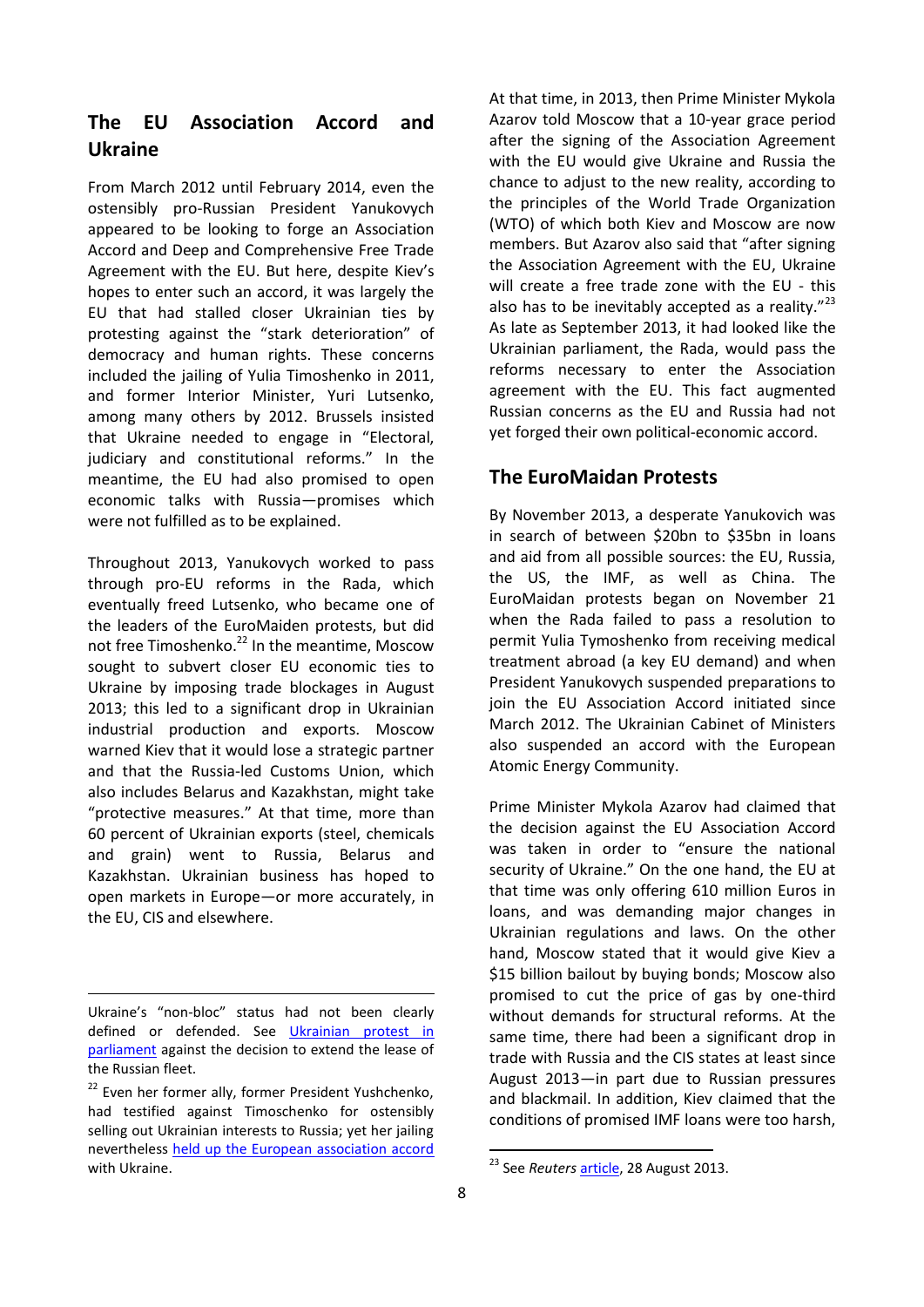resulting in extreme budget cuts and a 40% increase in gas prices. In response, the EuroMaidan movement demanded the government to restart talks with the IMF so as not to turn toward Russia; the IMF stated that Kiev could lift gas prices gradually, while helping the poor with subsidies.

Interestingly, despite the ongoing protests, Kiev agreed on a gas deal with Slovakia for importing EU gas through Slovak pipelines at the same time that Gazprom, which has diversified its routes so that only 60 percent of Russian gas (down from 90%) imported by European countries passes through Ukraine, once again warned that it might shut off gas supplies unless Ukraine paid the \$1.89 billion it claims is owed to the company. $^{24}$ These new gas inflows, including gas from Poland and Hungary, could be enough to meet Ukraine's entire import needs, thus reducing Ukraine's energy dependence on Russia. The EU-Ukraine agreement came less than two weeks after negotiations with the EU had broken down; this fact thus questions the image that Yanukovych was totally subservient to Moscow and Gazprom.<sup>25</sup> Yanukovych also went to China in the midst of the EuroMaidan protests in a not entirely failed effort to attract trade and investment.<sup>26</sup>

At the end of January 2014, with the EuroMaidan protests growing in intensity due in large part to the exposure of extreme corruption on the part of Yanukovich government, President Yanukovych fired his prime minister, Mykola Azarov, and appeared willing to include opposition figures in a new government, including a new prime minister. But these offers were rejected by the opposition. Instead of cracking down on protesters on Maidan square as threatened, Yanukovych then invited the three factions of the opposition for negotiations in mid-February—with the participation of three EU foreign ministers, from France, Germany and Poland.

**.** 

At that time, former interior minister and now EuroMaidan activist, Yury Lutsenko, called for an Eastern Maidan.<sup>27</sup> This raised Russian concerns that the population in eastern Ukraine would oppose Russian influence (not to overlook the corruption of the Yanukovich government seen as backed by Moscow). Concurrently, the Russians and the Europeans did agree to put together a group of experts in a three-way trade commission between Ukraine, the EU and Russia in order to discuss the agreements that had been offered by the EU to Kiev.<sup>28</sup>

Given evident socio-political tensions between Ukrainians with Moscow, the fundamental political-economic problem had been to find ways to coordinate tariffs and converge norms and regulations between the Eurasian Customs Union and EU.<sup>29</sup> European Commissioner Stefan Fuehle had already suggested that the issue ultimately boiled down to a difference in tariff levels.<sup>30</sup> In many ways, the ECU had, in fact, been designed to adopt many EU standards for the purpose of making a convergence of the regulatory framework between the EU and Russia eventually possible, for the betterment of investment and trade opportunities for both Russian and European companies.

One possibility has been the creation of a threeway trade and financial commission between Ukraine, the EU and Russia, that could help resolve trade and financial issues and begin to

<sup>&</sup>lt;sup>24</sup> See New York Times [article,](http://www.nytimes.com/2014/03/08/world/europe/ukraine.html?emc=edit_th_20140308&nl=todaysheadlines&nlid=32636370&_r=0) 8 March 2014.

<sup>&</sup>lt;sup>25</sup> ["Will Ukraine Be Putin's Energy Pet Forever?"](http://www.realclearenergy.org/articles/2013/12/11/will_ukraine_be_putins_energy_pet_forever_107402.html) Real Clear Energy, 11 December 2013

*<sup>26</sup>* China, Russia Have Different Takes on Beijing's Position - as discussed in this [article.](http://stream.wsj.com/story/deadly-clashes-in-ukraine/SS-2-457850/SS-2-469908/?mod=wsj_streaming_deadly-clashes-in-ukraine)

 $27$ "Yury Lutsenko calls for Eastern Maidan, sets [priorities for protesters"](http://zik.ua/en/news/2014/02/09/yury_lutsenko_calls_for_eastern_maidan_sets_priorities_for_protesters_459368), zik, 9 February 2014.

<sup>&</sup>lt;sup>28</sup> See Dmitry Trenin, "Russia Needs to Stay Clear of [Ukraine"](http://carnegie.ru/eurasiaoutlook/?fa=53848), Carnegie Moscow Center, 9 October 2013; and *The Guardian* [article,](http://www.theguardian.com/world/2014/jan/28/vladimir-putin-ukraine-crisis-eu) 28 January 2014.

 $29$  "Ukraine's dependence on the Russian market means that it will have to adapt simultaneously to two competitive integration regimes, the EU and the ECU. At the same time, there are emerging opportunities for economic cooperation. Russia has been rapidly adopting EU and international standards in the context of creating the ECU and of accession to the WTO." See Rilka Dragneva and Kataryna Wolczuk, "[Russia, the](http://www.chathamhouse.org/sites/default/files/public/Research/Russia%20and%20Eurasia/0812bp_dragnevawolczuk.pdf)  [Eurasian Customs Union and the EU: Cooperation,](http://www.chathamhouse.org/sites/default/files/public/Research/Russia%20and%20Eurasia/0812bp_dragnevawolczuk.pdf)  [Stagnation or Rivalry?](http://www.chathamhouse.org/sites/default/files/public/Research/Russia%20and%20Eurasia/0812bp_dragnevawolczuk.pdf)" Russia and Eurasia Programme Chatham House (August 2012).

<sup>&</sup>lt;sup>30</sup> See Samuel Charap and Mikhail Troitskiy, "Russia, the West and the Integration Dilemma," Survival, December 2013 - January 2014.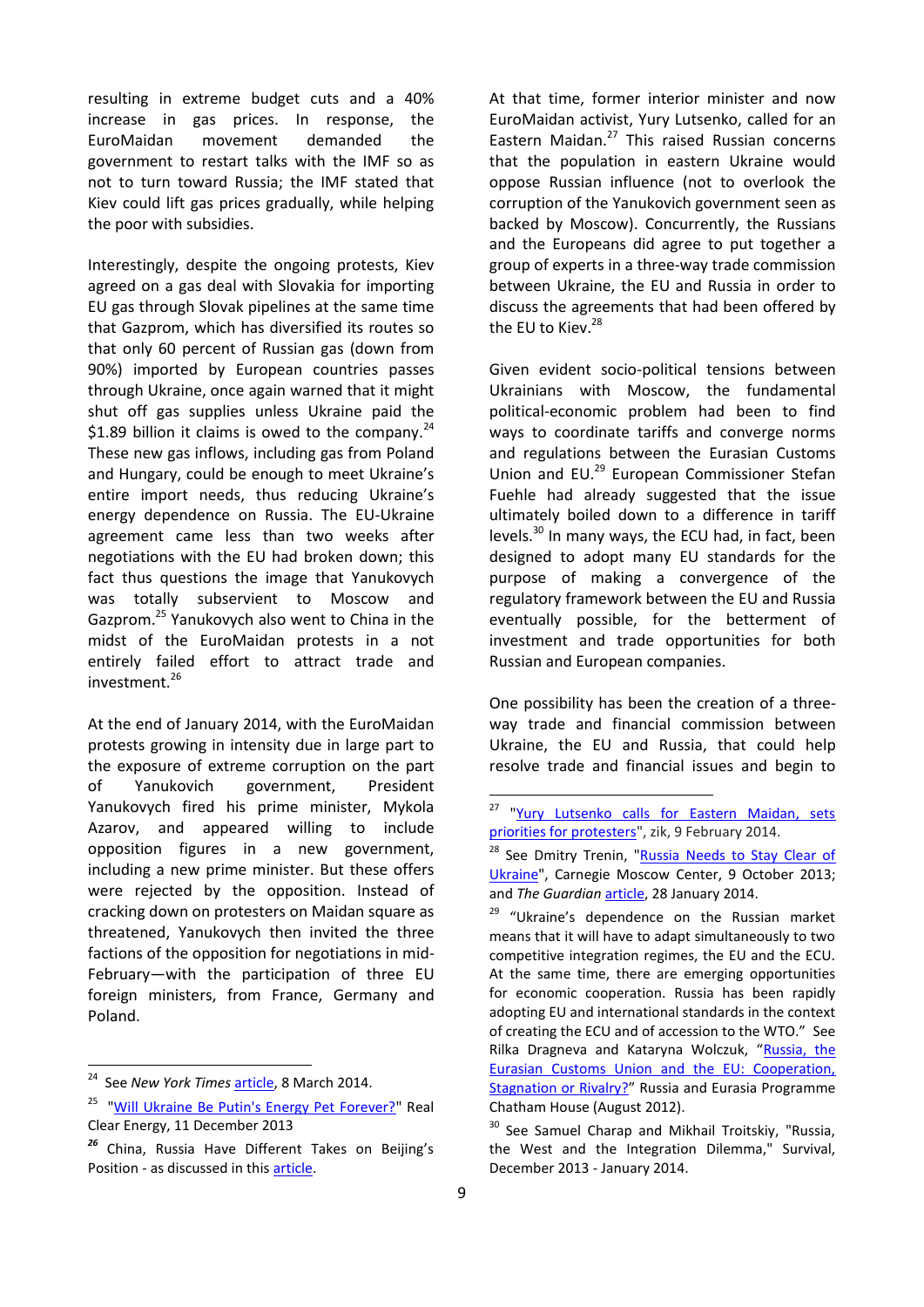harmonize norms and regulations between the three sides. $31$  Such a trilateral forum would interrelate the requirements of the ECU, EU free trade agreements, and gas transit through Ukraine. It should furthermore not be impossible to envision links between the Euro and the Ruble.<sup>32</sup> In effect, *if the EU had begun to negotiate an accord with Russia first and then with Ukraine later in consideration of IMF demands as well as WTO rules and regulations, then the present crisis might not have grown to such disastrous proportions*. In other words, an EU-Russia-Ukraine agreement for economic cooperation needed to be signed in parallel with the EU-Ukraine association agreement. $33$ 

Yet efforts to talk to the Russians at that time were undermined by rumors that Yanukovych had secretly agreed with Putin for Ukraine to join the Eurasian Customs Union at a later date. Press reports also alleged that there was a secret agreement to bolster Russia's Black Sea Fleet in Sevastopol. These rumors were denied by the Ukrainian government which stated that any accords with Moscow would still need to be signed by the Rada, the Ukrainian parliament. $34$ 

### **EU-Ukraine Relations Post-Yanukovich**

The fundamental problem is that the looming debt crisis is too big for either the EU or Russia alone given a total external debt of \$140 billion.<sup>35</sup> It has been estimated that Ukraine will need between \$12 billion to \$13 billion just for 2014 in order to pay for imports and service debt. This includes a \$1 billion bond falling due in June, and

1

arrears on Russian gas imports.<sup>36</sup> It has been predicted that by the summer of 2014, Ukraine might need as much as \$60 billion to pay for public services, to repay a part of its IMF debt, and to service various private loans and other interest payments. This colossal sum could grow even greater given the costs of socio-political instability since November 2013.

The EU has now offered Ukraine financial assistance worth \$15 billion over the next two years, in the form of loans, grants, investments and trade concessions. The US has promised \$1 billion in loan guarantees, and the World Bank is promising to back infrastructure and social security projects worth \$3 billion. $37$  In late March 2014, the interim government in Kiev obtained \$18 billion from the IMF, causing controversy in the US Congress due to US sponsorship of IMF policies.<sup>38</sup> The problem is that no country wants to throw public expenditure or taxpayer's money into a bottomless pit: Ukraine needs to put an end to corruption; it needs deep structural reforms, wider trade options as well as development finance and assistance from as many states as possible.

In the aftermath of the EuroMaidan protests, EU and Russian efforts to negotiate a new agreement to replace the EU-Russia Partnership and Cooperation Agreement have been suspended, thus making an EU-Russian-Ukrainian forum even more difficult to achieve in the near term. The present tactical problem is that EU may have boxed itself into a corner by threatening sanctions against Moscow, which include the cancellation of the very EU-Russia summit that would address these key political economic issues.<sup>39</sup>

Moreover, in response to Moscow's annexation of the Crimea, the EU rapidly signed the political chapters of an Association Agreement with the interim Ukrainian government. But the EU has

 $31$  For a prescient analysis that forewarned of the crisis, see Rilka Dragneva and Kataryna Wolczuk, "[Russia, the Eurasian Customs Union and the EU:](http://www.chathamhouse.org/sites/default/files/public/Research/Russia%20and%20Eurasia/0812bp_dragnevawolczuk.pdf)  [Cooperation, Stagnation or Rivalry?](http://www.chathamhouse.org/sites/default/files/public/Research/Russia%20and%20Eurasia/0812bp_dragnevawolczuk.pdf)" Russia and Eurasia Programme Chatham House (August 2012).

<sup>32</sup> Jean-Pierre Chevènement, « Sans la Russie il manque quelque chose à l'Europe » *Le Figaro* (8 Mars 2014), 22.

<sup>&</sup>lt;sup>33</sup> Hubertus Hoffmann, "Russia, NATO and the EU: A Plea for a True Partnership**"** (Berlin: *World Security Network*: March 26, 2014).

 $34$  On Maidan's demands, see CBC news [article,](http://www.cbc.ca/news/world/ukraine-opposition-no-talks-unless-government-fired-1.2455476) 7 December 2013.

<sup>&</sup>lt;sup>35</sup> See [interview](http://www.carnegiecouncil.org/studio/multimedia/20140304/index.html) with Nicolai Petro, Carnegie Council, 4 March 2014.

<sup>&</sup>lt;sup>36</sup> ["Ukraine to get \\$18 billion rescue from IMF"](http://money.cnn.com/2014/03/27/news/economy/ukraine-imf-bailout/), CNN Money, 27 March 2014.

 $37$  Ibid.

<sup>&</sup>lt;sup>38</sup> Scott Morris, "Will Mr. Putin drive Congress into the [arms of the IMF?](http://thehill.com/blogs/congress-blog/foreign-policy/200227-will-mr-putin-drive-congress-into-the-arms-of-the-imf)" (7 March 2014).

<sup>&</sup>lt;sup>39</sup> Luke Baker, "EU finds complications as it pressures [Russia on Ukraine](http://www.reuters.com/article/2014/03/10/us-eu-ukraine-agreement-idUSBREA291AE20140310)" 10 March 2014.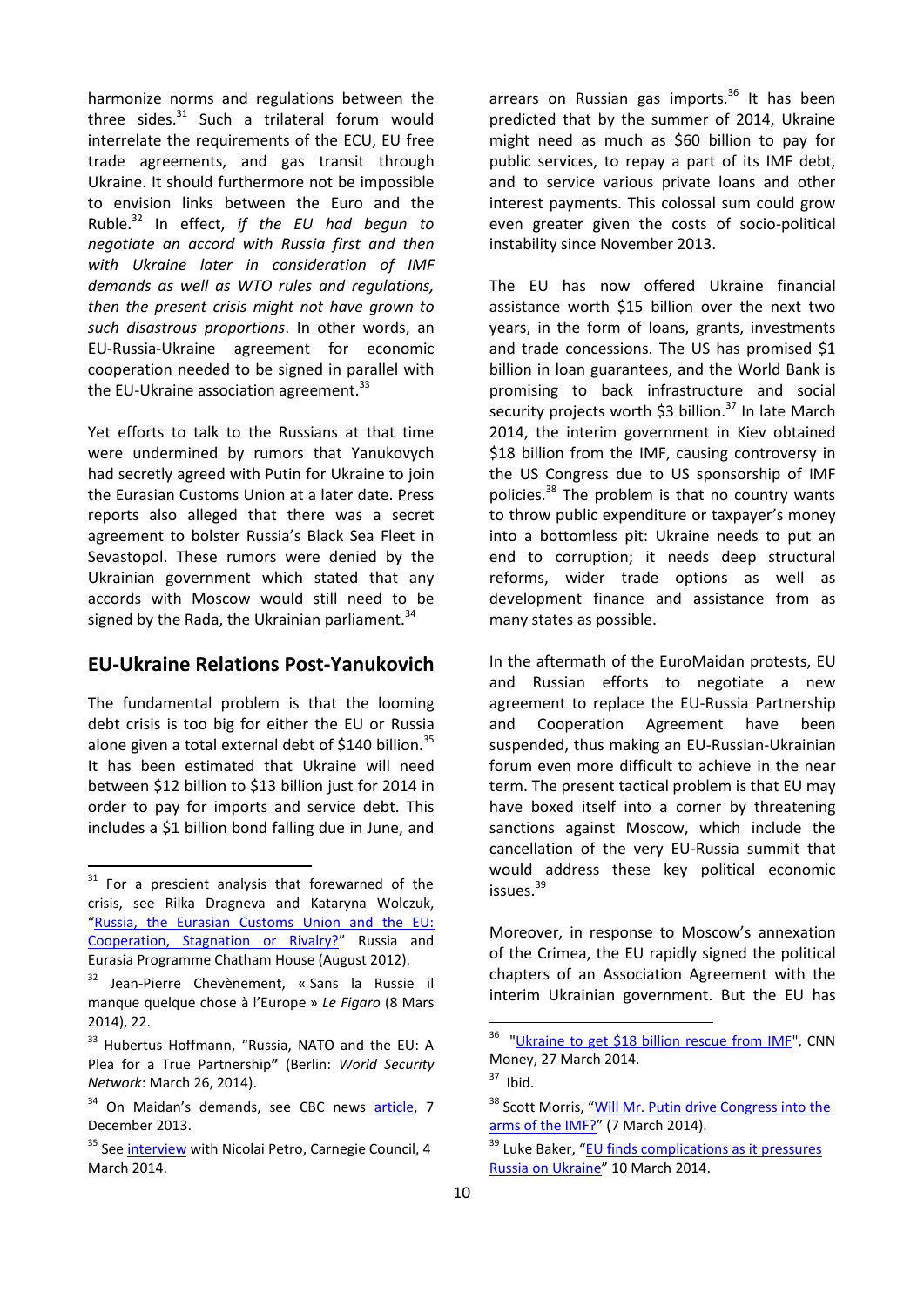also stated that the economic and trade aspects of a potential Association accord would wait until after new Ukrainian presidential elections that are expected take place on 25 May.<sup>40</sup> The political accord promises to enhance security and defense cooperation and to establish a joint decisionmaking body to facilitate the process of reforms. The final Association Accord would impact issues ranging from judicial reform, energy issues, consumer rights, environmental protection to economic integration with the European Union.

On the positive side, the *political* aspects of an EU Association Accord could actually work to disband a number of Ukrainian far right wing and extreme nationalist movements. The question, however, remains as to how and what extent these EU political accords with Ukraine might impact pro-Russian interests. Will the forthcoming Ukrainian elections bring new leaders that are truly representative of both western and eastern Ukraine? Or will the extreme nationalist Svoboda Party gain strength as has been anticipated?

There is also the risk that the economic aspects of EU policies could further splinter the eastern and western regions of the country, if such accords do not include Russian inputs and find ways to incorporate Russian political-economic interests. From this perspective, in order to keep the doors to communication with Moscow open, it seems absolutely necessary for Brussels to postpone aspects of the Association Accords with Kiev that do not directly or indirectly include pro-Russian Ukrainian interests in those discussions, and which could include members of the Party of Regions who have disavowed the corrupt Yanukovych, for example.<sup>41</sup> Moscow has

1

consequently sought a more "federalized" system of governance for the country in order to protect pro-Russian socio-political movements as well its own interests in the eastern Ukraine.

#### **The Open NATO Enlargement**

For its part, NATO has thus far opted to suspend all staff-level meetings with Russia but has stated that it would continue to meet with Moscow at the higher political level (via meetings of ambassadors in the NATO-Russia Council.) NATO also stated that it would suspend a joint NATO-Russian naval mission involved in removing chemical weaponry from Syria. According to NATO Secretary General Anders Fogh Rasmussen, this will not impact the destruction of Syrian chemical weapons, only Russian involvement in the maritime escort of those weapons. $42$ 

This decision was justified by the Secretary General's statement that *"*Our joint pledge to observe in good faith our obligations under international law. And our commitment to refrain from the threat or use of force against each other, or any other state." Rasmussen also stated that NATO would strengthen efforts "to build the capacity of the Ukrainian military, including with more joint training and exercises… (and) do more to include Ukraine in our multinational projects to develop capabilities."<sup>43</sup> Rasmussen then asserted that NATO would keep the option of NATO membership open for Ukraine, depending upon whether Ukraine wanted to change its nonbloc or non-alliance position and if Kiev then met the necessary NATO criteria.

In his March 18 speech, President Putin stated his opposition to Ukraine joining NATO and against finding "NATO sailors" in Crimea. The risk is that NATO's continued insistence on open membership for Ukraine threatens to further

<sup>40</sup> See *Reuters* [article,](http://www.reuters.com/article/2014/03/17/us-ukraine-crisis-agreement-idUSBREA2G1BC20140317) 17 March 2014.

<sup>41</sup> Anatol Lieven has proposed, "A five-year moratorium on offers to Ukraine of accession or partnership agreements with the Eurasian Union, the EU or NATO." "A Peace Plan for Ukraine" *The Globalist* (March 5, 2014). In my view, however, this approach postpones the pressing issue of how to deal with Ukrainian bankruptcy and security. The problem is not to foster any form of exclusive arrangements, now or in the future, but to begin to implement joint accords between the EU and Eurasian Union and NATO and the CSTO as soon as the dust settles (assuming the dust does settle!).

<sup>&</sup>lt;sup>42</sup> [Remarks](http://www.nato.int/cps/en/natolive/opinions_107743.htm) by the NATO Secretary General, Anders Fogh Rasmussen at the Press Conference held following the meeting of the NATO-Russia Council at NATO HQ, Brussels, 5 March 2014. See also, Nigel Chamberlain, *"*Meeting of NATO Foreign Ministers in Brussels 1 April 2014: Enhanced support for Ukraine and further expansion still on the table" NATO Watch (April 1, 2014).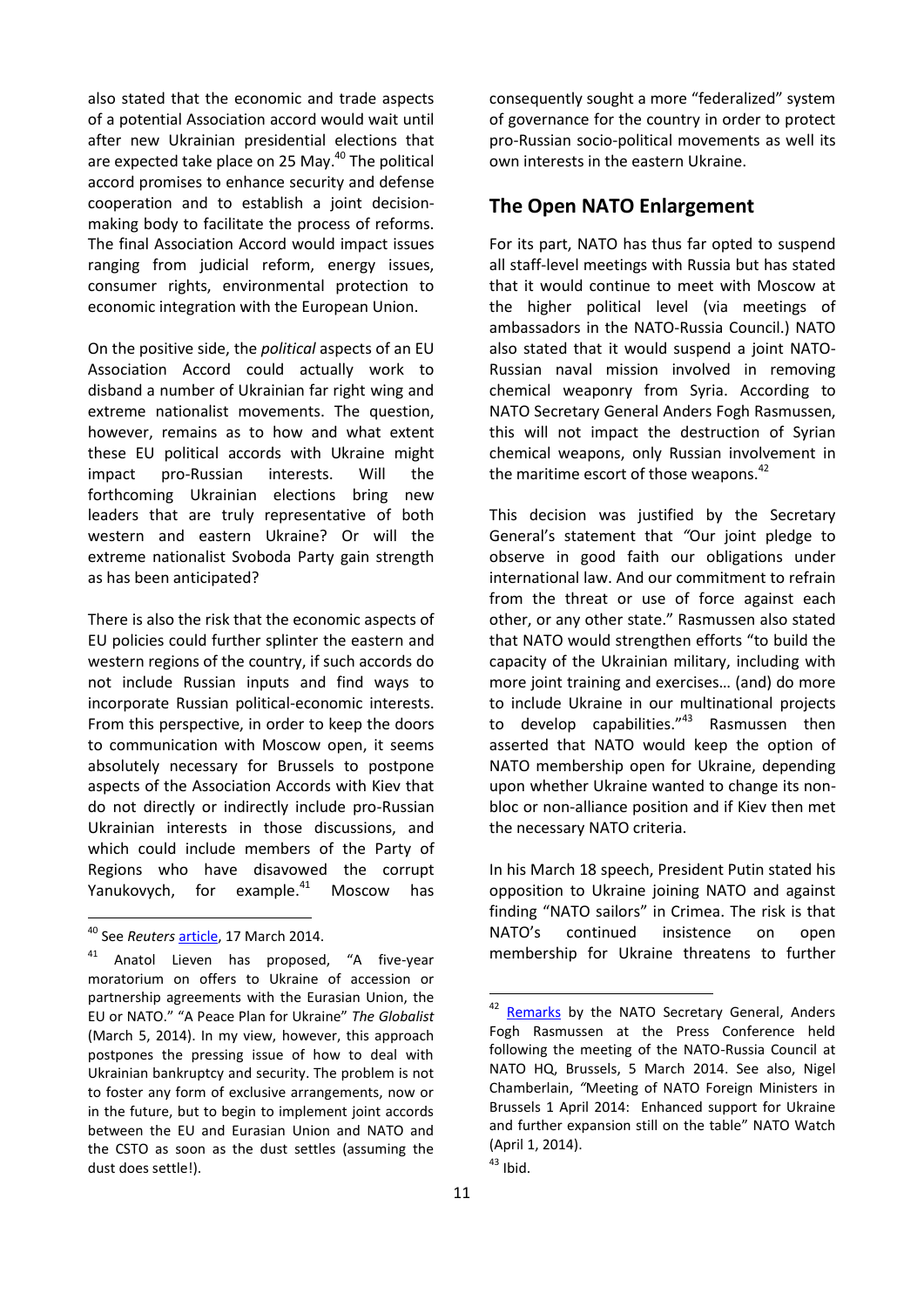exacerbate NATO-EU-Ukrainian-Russian tensions. The issue raised here is that NATO's open enlargement position sends the wrong message to both Kiev and Moscow. This appears true even if the interim government in Kiev has stated that it does not presently intend to join NATO and that it would disarm Ukrainian nationalist militias and even if Putin has promised not to annex other areas of Ukraine besides Crimea.<sup>44</sup> As to be argued, NATO needs to modify its open enlargement policy with respect to Ukraine and the Caucasus in return for the implementation of a regional "peace and development community" for the entire Black Sea and southern Caucasus region.

# **Violations of International Law and the 1994 Budapest Accords**

President Obama has declared that the Russian annexation of Crimea has violated international law, and that the March 16 referendum on the future of Crimea violated the Ukrainian constitution. Washington additionally argues that Moscow's actions have broken the Alma Ata Declaration of December 1991, in which Russia recognized Ukraine after Soviet collapse; the 1994 Budapest Memorandum; the 1997 NATO-Russia Founding Act; the 1997 Treaty of Friendship between Russia and Ukraine; as well as the 1997 legal framework surrounding the Russian Black Sea fleet, plus the 2002 Rome Accords that established the NATO-Russia Council. In addition, one can also argue that Russian actions in the Crimean crisis appear to have violated the basic principles of the SCO (which opposes secessionist movements) plus the European Security Treaty that was proposed by Moscow itself in June 2008.<sup>45</sup>

The collapse of the 1994 Budapest Memorandum—that had pressed Ukraine (as well as Kazakhstan and Belarus) to give up its nuclear weaponry left over from the Cold War in exchange for US, UK, French and Russian security assurances intended to protect Ukrainian territorial integrity—possesses not only regional but global dimensions. In the early 1990s,

**.** 

Moscow had threatened Kiev with preemptive strikes while Washington promised financial assistance to convince Kiev to give up its former Soviet nuclear arsenal. But more recently, it was both NATO and Russian efforts to bring Ukraine into either NATO or the CSTO that has worked to undermine that treaty, which had tacitly granted Russia nuclear hegemony over the country.

On 4 December 2009, in a joint US-Russian statement, Presidents Barack Obama and Dmitry Medvedev re-confirmed the 1994 Budapest accords. At that date, both Moscow and Washington at least appeared, on the surface, to agree that Ukraine should remain non-nuclear—if not tacitly "neutral"— in order to sustain a rough equilibrium between an expanding NATO and the Russian Federation. Nevertheless, both Washington and Moscow continued to compete for Ukraine's political-military allegiance, with Washington trying to tempt Ukraine into NATO, and with Moscow trying to press it into the CSTO. The problem raised here is that if Ukraine had decided to join either NATO or the CSTO, it would be joining an alliance that possessed nuclear weapons—that could potentially deploy nuclear weapons on Ukrainian territory. Joining either alliance would, in turn, undermine the spirit of the 1994 Budapest accords which had declared Ukraine "non-nuclear."

It should furthermore be emphasized that the failure to reinforce the Budapest Memorandum by upholding the Memorandum's promises to sustain Ukrainian territorial integrity will make it much more difficult to convince North Korea to give up its nuclear arsenal, and for Iran, among other possible countries, to give up their potential nuclear weapons programs in exchange for international security assurances.<sup>46</sup> In addition, the failure on all sides to address the questions raised by the collapse of the 1994 Budapest Memorandum could eventually encourage a "Gaullist" Ukraine to develop its own nuclear deterrent—an option that was once supported by a number of American "neo-

<sup>44</sup> See *Reuters* [article,](http://uk.reuters.com/article/2014/03/18/uk-ukraine-idUKBREA1H0EM20140318) 18 March 2014.

**<sup>45</sup>** [The draft of the European Security Treaty,](http://eng.kremlin.ru/news/275) 29 November 2009.

This is being [argued](http://www.reuters.com/article/2014/03/11/us-ukraine-crisis-idUSBREA1Q1E820140311) by Acting Ukrainian Prime Minister Arseny Yatseniuk in what appears to be an implicit warning—and not just to Russia.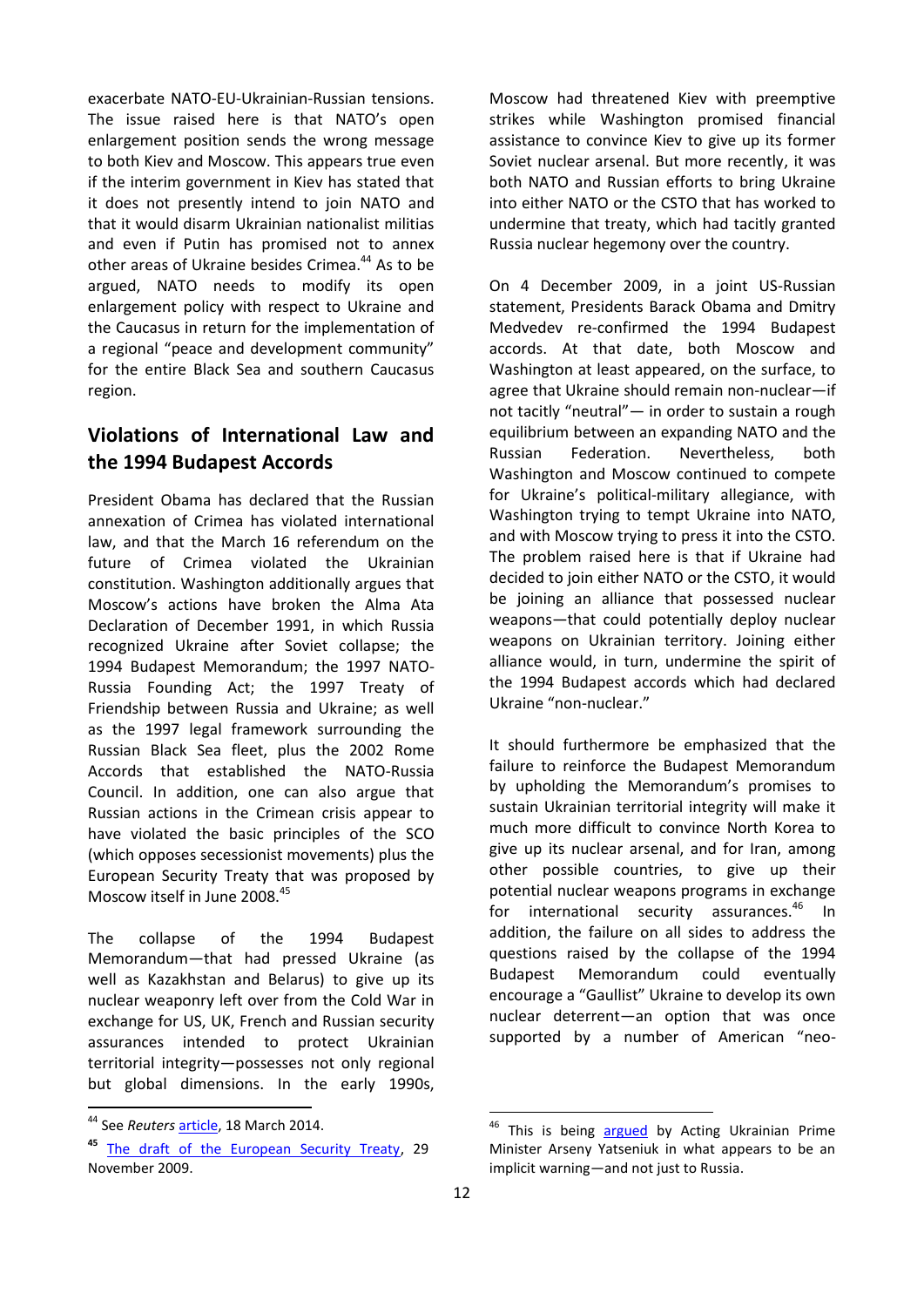realists" in the aftermath of Soviet collapse.<sup>47</sup> While this is not a near term concern, the threat of nuclear Ukraine was raised by one Ukrainian parliamentarian, Pavlo Rizanenko, who is aligned with the "moderate" nationalist, Vitali Klitschko, the presidential candidate of the Udar party.

A nuclear Ukraine is not beyond Ukrainian technical capabilities, but any attempt by Kiev's nationalists to develop a nuclear weapons capability would not only exacerbate tensions with Russia (risking preemption), but with the world at large. Similarly, should the new Ukrainian leadership join NATO or continue to engage in tighter military accords with NATO as presently planned, this would risk an additional partition of the country, if not risk perpetual tensions with Russia. Much as Henry Kissinger has argued,<sup>48</sup> it is crucial that Ukraine formally sustain its neutral, non-aligned status, despite its loss of the Crimea.

As to be argued, the loss of the Crimea does not mean that Ukraine cannot eventually participate in a new "internationalized" system of regional security for the Black Sea and Caucasus assuming, of course, that the US, Europeans and Ukrainians can ultimately reach a new Euro-Atlantic Security accord with the Russian Federation, much as was initially proposed by Dmitri Medvedev in June 2008 prior to the Georgia-Russia war.

#### **Question of China**

**.** 

The Crimean crisis impacts on Russian allies as well. It should be additionally underscored that the Crimean intervention appears to contradict the basic principles of the SCO which was organized by Beijing and Moscow, in large part, to oppose potential secessionist movements throughout Eurasia. The fact that China abstained on the proposed UN security resolution on the Crimean crisis appears to indicate Beijing's disaccord with Moscow over the question of Russian supported secessionism.<sup>49</sup> The proposed UN resolution had attempted to reaffirm Ukraine's territorial integrity, sovereignty and independence and had urged states not to recognize the results of the March 16 Crimean referendum. In seeking dialogue between all sides, Beijing, along with the other BRICS countries, has stated that hostile language, sanctions and force do not "contribute to a sustainable and peaceful solution." 50

Nevertheless, Beijing's efforts to play honest broker have already begun to draw both the US and EU into courting China. On the one hand, Beijing does not possess enough significant interests in Eastern Europe to engage in a policy that is entirely opposed to that of Moscow. On the other hand, it is China that will largely benefit from NATO-EU-Russian disputes over Ukraine—as Beijing will soon be able to play each side against the other. It is furthermore not inconceivable, although not to be advised, that the Europeans, in reaction to perceived Russian threats, could end the EU arms embargo since the Tiananmen Square repression in 1989 and begin to sell significant weaponry to China, as has been demanded by Beijing. $51$  This could further exacerbate European tensions with Russia, if not with Japan as well. Could China be thinking of Russian intervention in Crimea as an analogy to its claims to island and resources in opposition to Japan, if not to Taiwan?

# **International Centers of Peace and Development in Lviv, Kharkiv and Sevastopol**

Despite Putin's March 18 claims that Russia does not want to intervene or partition the rest of Ukraine, the question remains as to whether US, EU and Russian rivalries, possibly provoked by the actions of extremist movements on either side, will tend to unwittingly foster the separation of the eastern regions of Ukraine (at the real risk of civil war). The key problem is how to surmount

<sup>&</sup>lt;sup>47</sup> See my critique of John Mearsheimer, in Hall Gardner, *Surviving the Millennium* (Westport, CT: Praeger, 1994), Chapter 2. See also my five pessimistic scenarios in which I predicted the possibility of a Russian move into Crimea, Chapter 9, 225.

<sup>&</sup>lt;sup>48</sup> Henry Kissinger, "[How the Ukraine crisis ends](http://www.washingtonpost.com/opinions/henry-kissinger-to-settle-the-ukraine-crisis-start-at-the-end/2014/03/05/46dad868-a496-11e3-8466-d34c451760b9_story.html)" Washington Post (March 5, 2014).

<sup>49</sup> See the *[Wall Street Journal](http://stream.wsj.com/story/deadly-clashes-in-ukraine/SS-2-457850/SS-2-469908/?mod=wsj_streaming_deadly-clashes-in-ukraine)*

<sup>&</sup>lt;sup>50</sup> "West Seeks To Isolate Russia Over Ukraine [Dispute"](http://www.npr.org/templates/story/story.php?storyId=293849261), NPR, 24 March 2014.

<sup>&</sup>lt;sup>51</sup> See Hall Gardner, NATO Expansion and US Strategy in Asia, Chapters 6 and 7.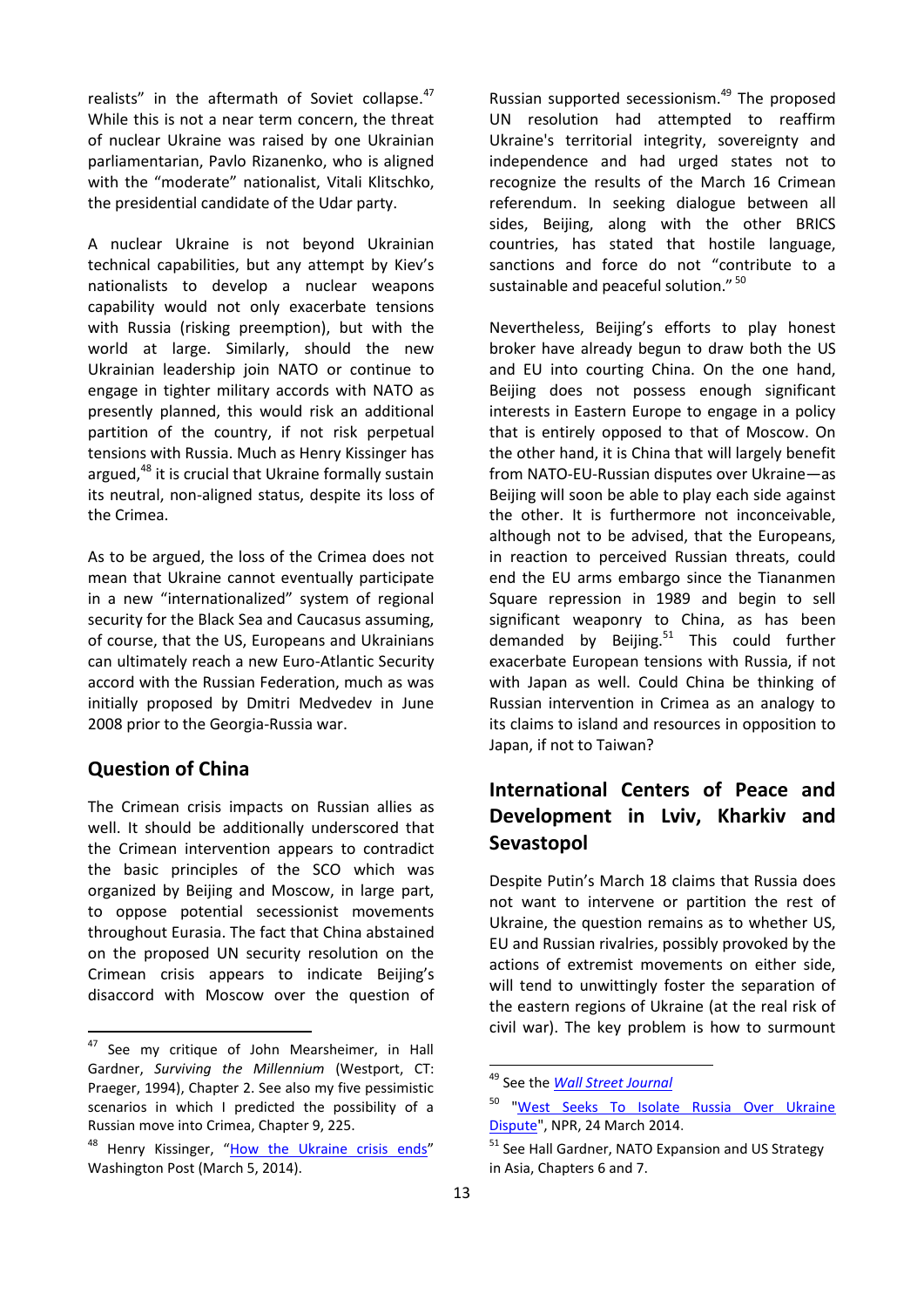the damage and find ways for the US, EU, Ukraine and Russia to cooperate in a Contact Group, while working with the NATO-Russia Council and NATO-Ukrainian Commission. One goal (backed by Moscow but thus far opposed by Kiev) is to work toward the "federation" of the country or what is called "asymmetrical federalism."<sup>52</sup>

A more decentralized Ukrainian federation could be achieved through the establishment of at least two International Centers of Peace and Development in Lviv and Kharkiv (assuming Kharkiv is not overtaken by Russia!) whose goals would be serve as a bridge to help develop the eastern and western regions of Ukraine, while linking Russia and Ukraine to Europe. These International Centers would seek to coordinate trade, financial and energy relations between Europe, Russia and Ukraine somewhat similar to the European Coal and Steel Community that helped bring Germany and France into political economic cooperation after World War II.

In addition, another International Peace, Development and Conflict Resolution Center could be established in Sevastopol. This compromise approach may appear to legitimize the Russian annexation of Crimea, but with a major nuance.<sup>53</sup> On the one hand, it would not call for a new Crimean referendum<sup>54</sup> as it appears dubious that Moscow would accept such an option after having already gone to such great lengths to annex the peninsula.<sup>55</sup> On the other hand, the "internationalization" of Sevastopol would permit Moscow to present a more positive image, by opening the city and making Crimea a "special economic zone" in order to attract international investment. This approach could ultimately open the entire Black Sea region to international security cooperation, and thus help

**.** 

reduce threat perceptions on all sides, thus preventing a new arms and naval race.

An "internationalized" Sevastopol could then help establish a new relationship between Ukraine, Europe and the United States with Russia. In this sense, the implementation of an International Center in Sevastopol, would, in effect, be a "guest" of Moscow in a new Russiancontrolled Crimea. Moscow would still play the key role in protecting its vital interests in the region (such as protecting the key energy transit port at Novorossiysk), but many of the security and defense activities in the region could take place as joint international efforts. This, in effect, would mean an "internationalization" of Sevastopol, opening the port to ships of all navies and peacekeepers that would participate in a new regional peace and development community.

## **Beyond Kissinger: Toward a Grand Compromise**

Henry Kissinger argued that Ukraine should not join NATO and that Ukrainian leaders should pursue a neutral posture comparable to that of Finland. Yet, this proposal goes beyond Kissinger: The US and NATO need to modify NATO's "open ended expansion"—at least for the Black Sea/ Caucasus region. Such a modification of NATO's open door policy would take place in exchange for the implementation of a new regional, yet internationalized, system of cooperativecollective security for the entire Black Sea and Caucasus regions. In other words, instead of extending full NATO membership to Ukraine, Georgia or other states, and then attempt to integrate these countries back into NATO's command structure, the US, Europeans and Russians would extend overlapping US, European and Russian security guarantees for the entire Black Sea and Caucasus region in the formation of a neutral "peace and development community."<sup>56</sup>

The purpose is to implement a cooperativecollective security approach to the region that seeks to protect "vital" Russian and Ukrainian interests, while at the same time looking for new

<sup>&</sup>lt;sup>52</sup> Putin's advisor on Eurasian integration Sergei Glazyev [argued](http://ecfr.eu/blog/entry/crimea_what_does_putin_want#sthash.0vt9fYP6.dpuf) in early February for the "federalization" of Ukraine. Also see this [article.](http://www.stefanwolff.com/files/FedMold.pdf)

<sup>53</sup> Nicolai Petro, ["Save Ukraine!"](http://www.themoscowtimes.com/opinion/article/save-ukraine/496444.html), *Moscow Times*, 19 March 2014.

<sup>&</sup>lt;sup>54</sup> Hubertus Hoffmann (op. cit.) has called for a new Crimean referendum; but an internationalization of Sevastopol would perhaps be a more plausible option.

<sup>&</sup>lt;sup>55</sup> See Igor Ivanov's comments against focusing on the Crimean question, but focusing on Ukraine instead, "[And What about Ukraine?](http://russiancouncil.ru/en/inner/?id_4=3390&active_id_11=37#top)"

<sup>56</sup> See my argument, Hall Gardner, *NATO Expansion and US Strategy in Asia*, Chapter 8.